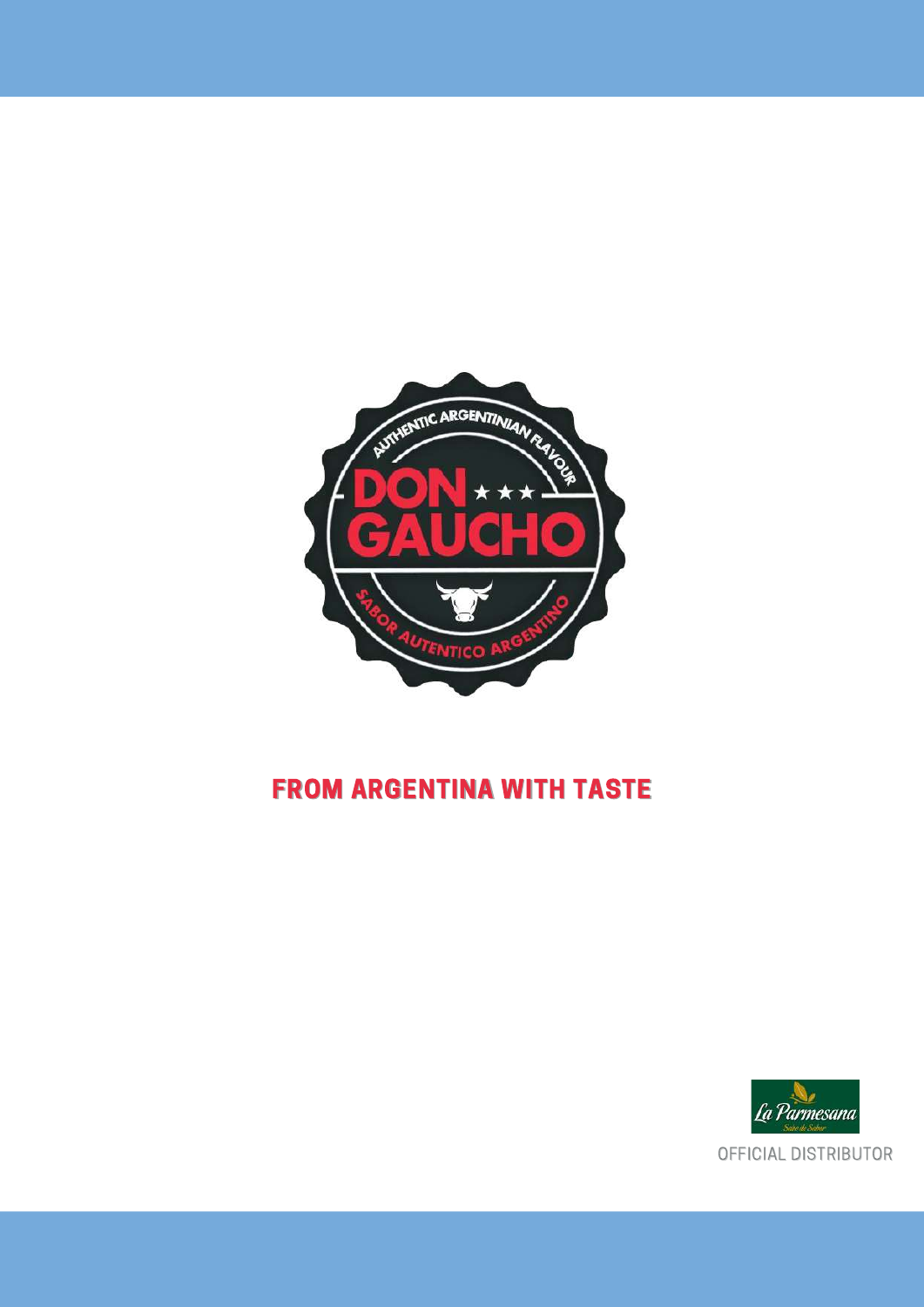FROM ARGENTINA WITH TASTE

Emigrated to Spain at a very young age, Juan always missed Argentina and his grandmother's food. As a great lover of Argentine gastronomy, in Spain he prepared the typical dishes of this cuisine following his grandmother's recipes and sharing them with all his friends and those around him.

ABOUT US

This way, he got his friend Stephen to fall in love with Argentine flavors and together they decided to make Argentine dishes and recipes known all over the world. And so they did it under the name Don Gaucho, praising the Argentine gaucho from the Pampas, a symbol of Juan's homeland that represents the values of freedom, loyalty and courage.

This adventure began with the production of the most iconic products of Argentine cuisine under the brand Don Gaucho: alfajor, dulce de leche and sauces to pair with barbecued meats, all following the recipes that Juan's grandmother had taught him with love.

These products will soon be followed by other gastronomic delicacies from Argentina, such as the famous products of the Argentine brand La Parmesana, of which Don Gaucho is the official distributor in Europe.

Thus, at Don Gaucho we can proudly say that our products come "from Argentina with taste".

### THE QUALITY OF DON GAUCHO'S PRODUCTS

If there is something that prevails in the selection of Don Gaucho's products, it is the traditional recipe, the true Argentine flavour and the quality of the ingredients used for their elaboration.

This is endorsed by **Chef [Chakall](https://chakall.com/)**, born in Buenos Aires and widely renowned for the Argentine cuisine he offers in his nine restaurants in Portugal, where Don Gaucho's

products are present.

He has also participated in television programs in 3 continents and published several books in different countries.

His opinion was clear and concise when he tasted Don Gaucho's products for the first time: unforgettable memories that you will relive again.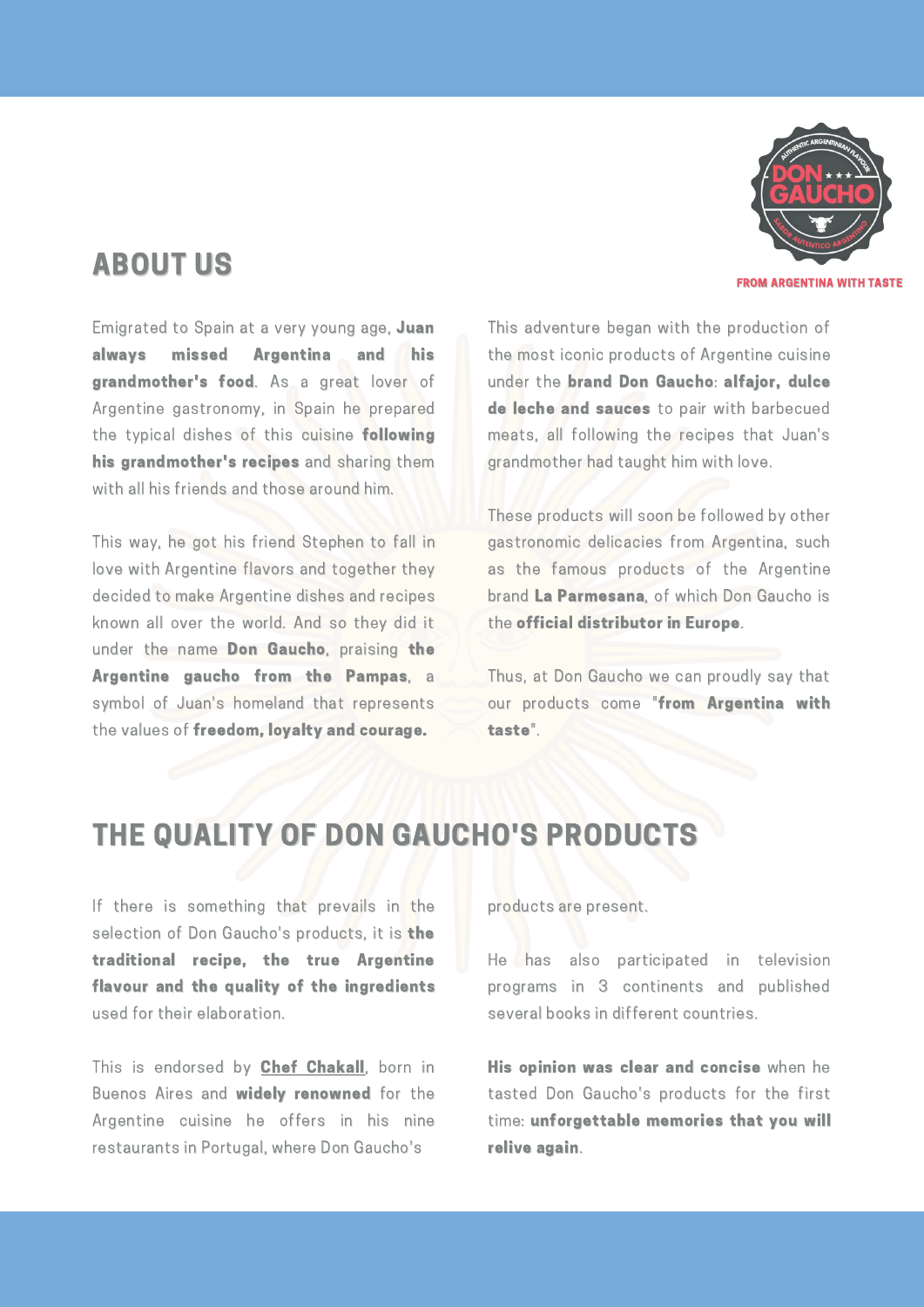# DULCE DE LECHE DON GAUCHO



FROM ARGENTINA WITH TASTE



Our Don Gaucho dulce de leche is made based on the original Argentine recipe of this famous sweet sauce and its flavour takes you to Argentina.

It is ideal to be consumed such it is, to pair with ice creams and crepes and as an ingredient for cakes and desserts.

| <b>FORMAT</b> | UNITS No./<br><b>CARTON</b> | CARTONS - UNITS No./ CARTONS - UNITS No./<br>EU PALLET | US PALLET     |
|---------------|-----------------------------|--------------------------------------------------------|---------------|
| 250g          | h.                          | 156 - 936                                              | $180 - 1.080$ |
| 430g          |                             | 156 - 936                                              | $180 - 1.080$ |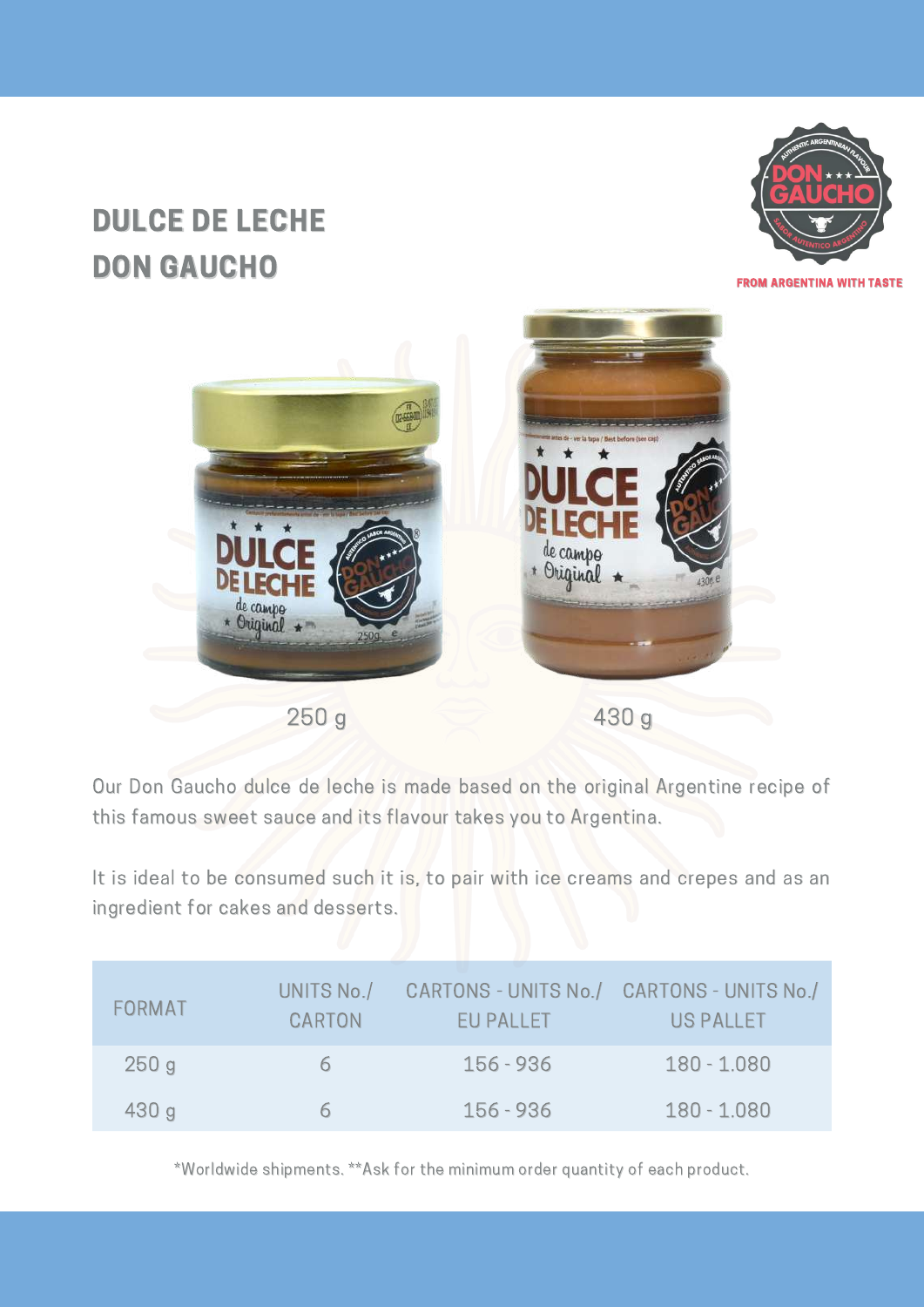# PURE COCOA ALFAJOR DON GAUCHO



**ALFAJOR ALFAJORES** LACER ABSOLUTO<br>CON 69% CACAO **PLACER ABSOLUTO** 

55 g x 6 units

It is a typical Argentine sweet with biscuit-shape made with dulce de leche and chocolate with 69% cocoa of origin Costa Rica.

It presents a rich and intense flavour with a salty touch that fits perfectly with the taste of the European consumer.

| <b>FORMAT</b>    | UNITS No./<br>CARTON | CARTONS - UNITS No./ CARTONS - UNITS No./<br>EU PALLET | <b>US PALLET</b> |
|------------------|----------------------|--------------------------------------------------------|------------------|
| $55 g x 6$ units | -32-                 | $24 - 768$                                             | $32 - 1.024$     |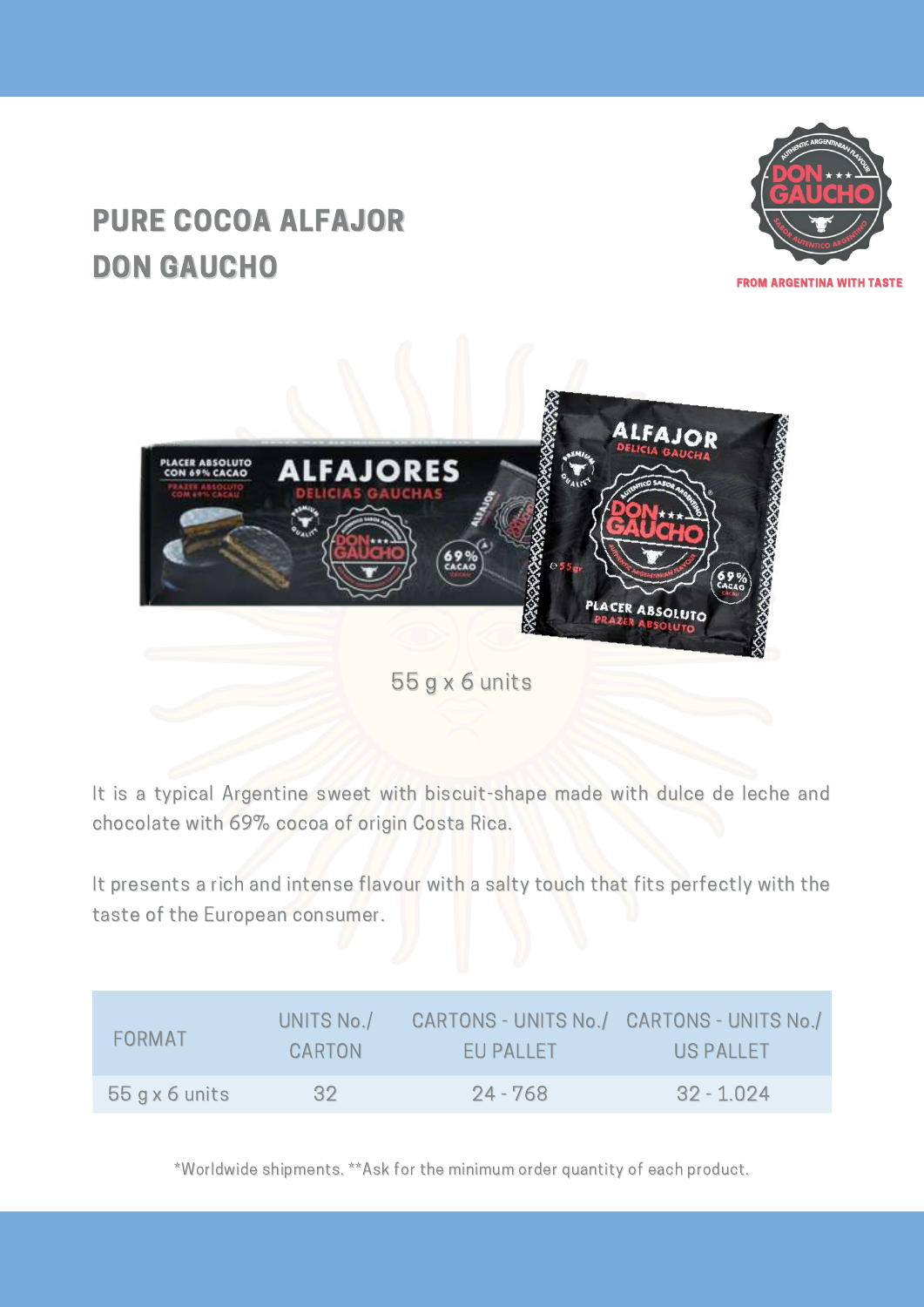# SAUCES DON GAUCHO





CREOLE RECIPE GAUCHA 270 g

SPICY CHIMICHURRI 270 g

ORIGINAL CHIMICHURRI 270 g

Don Gaucho sauces are prepared in the traditional way, following the authentic Argentine recipe with all the original spices.

Their flavour is a real trip to this cuisine, being the perfect ingredient for a meat barbacue.

| <b>FORMAT</b> | UNITS No./  | PACKS - UNITS No./ | PACKS - UNITS No./ |
|---------------|-------------|--------------------|--------------------|
|               | <b>PACK</b> | EU PALLET          | US PALLET          |
| 270g          | 12          | $200 - 2.400$      | $224 - 2.688$      |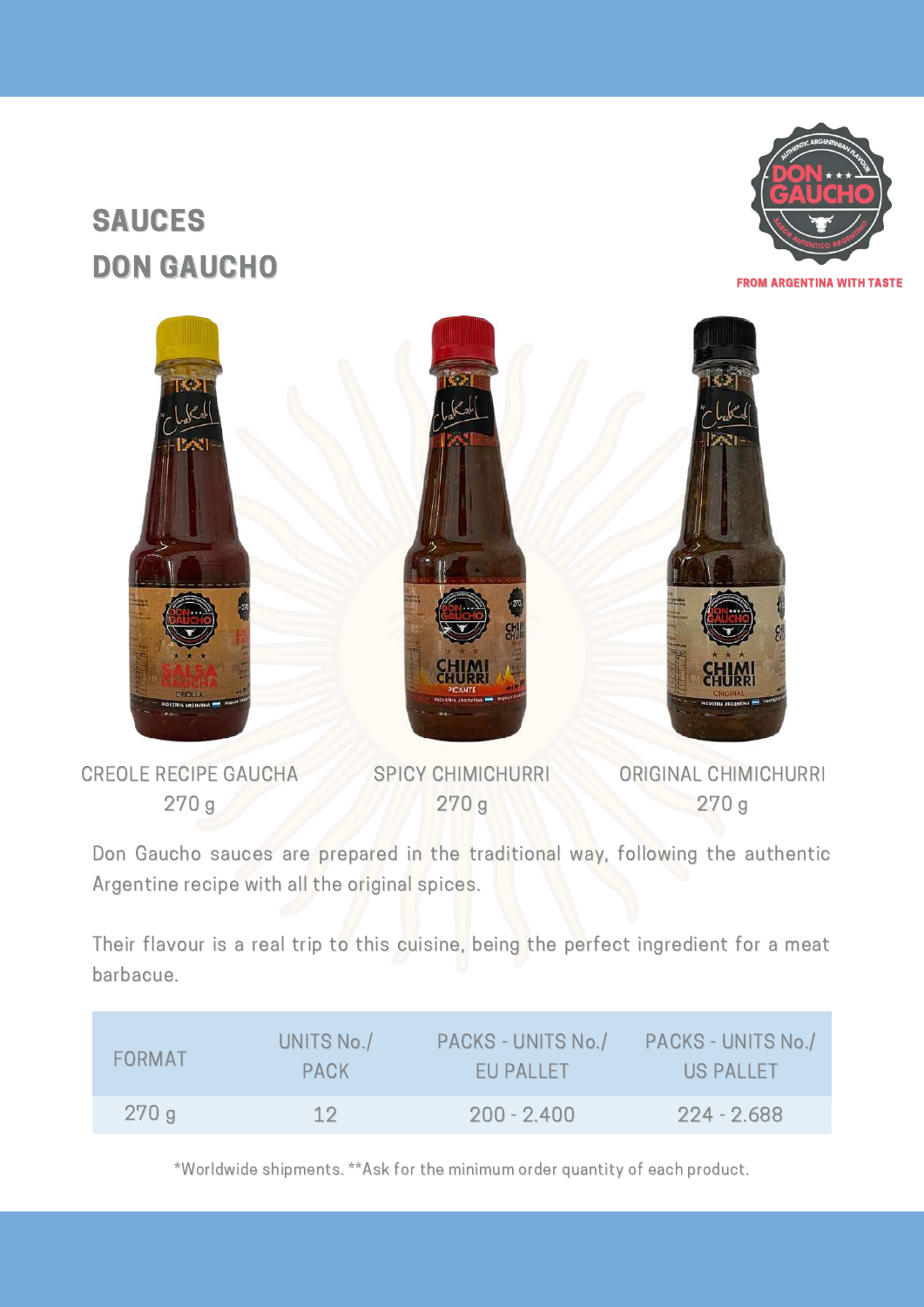# **CONDIMENTS** LA PARMESANA



FROM ARGENTINA WITH TASTE



La Parmesana condiments are made with the genuine ingredients and spices of the Argentine cuisine.

They are ideal to dress and to enhance the flavour of any dish: Argentine empanadas, stews, grilled and roasted meats, skewers and all kinds of breads.

| <b>FORMAT</b> | UNITS No./<br><b>CARTON</b> | CARTONS - UNITS No./ CARTONS - UNITS No./<br><b>EU PALLET</b> | US PALLET    |
|---------------|-----------------------------|---------------------------------------------------------------|--------------|
| 25g           | 30                          | $72 - 2.160$                                                  | $90 - 2.700$ |
| 50g           | 30.                         | $72 - 2.160$                                                  | $90 - 2.700$ |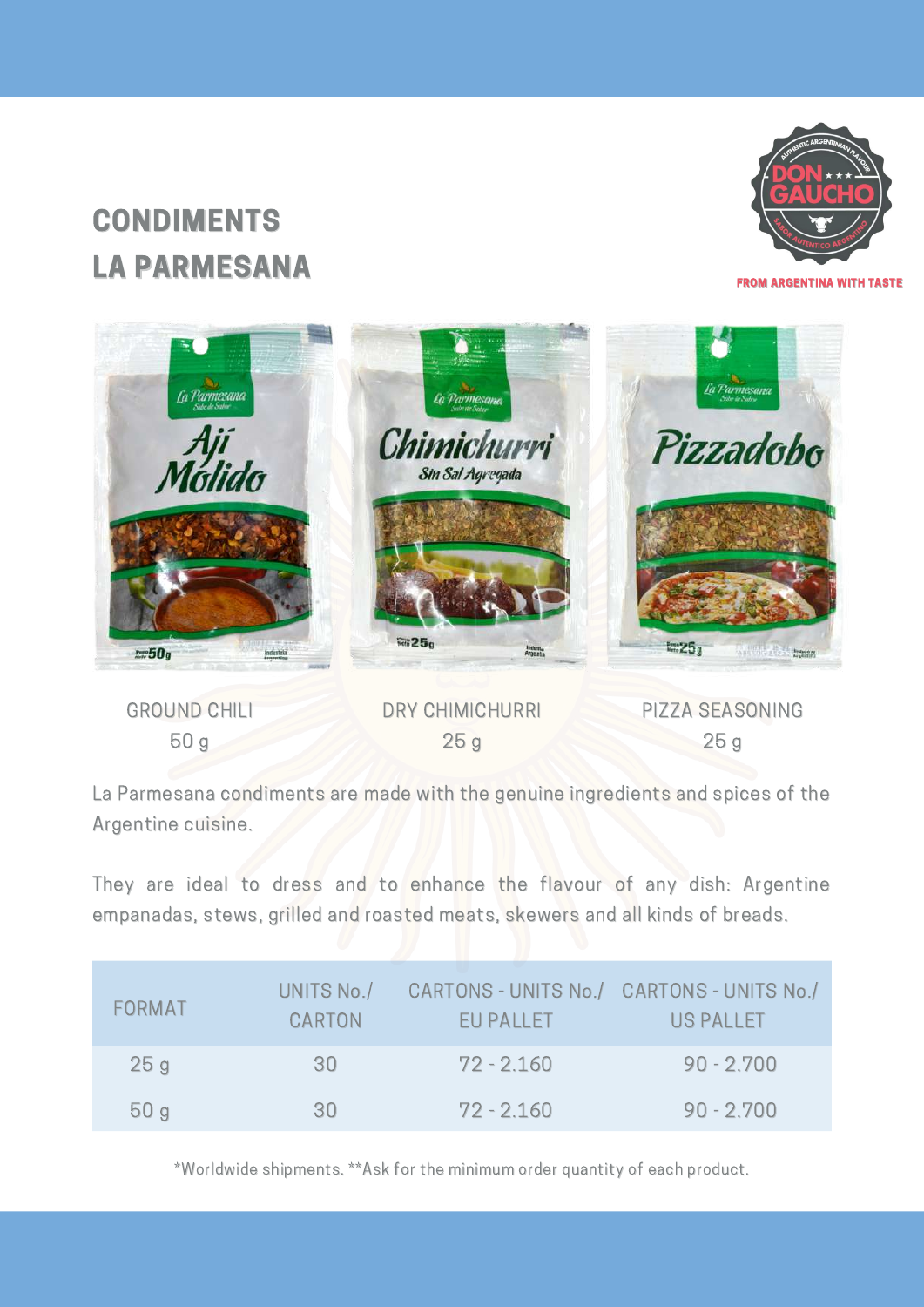# SAUCES LA PARMESANA





With all the authentic ingredients and a special touch, La Parmesana sauces are a reference of gaucho cuisine.

These sauces are perfect to season any grilled or roasted meat.

| <b>FORMAT</b> | UNITS No./  | PACKS - UNITS No./ | PACKS - UNITS No./ |
|---------------|-------------|--------------------|--------------------|
|               | <b>PACK</b> | EU PALLET          | US PALLET          |
| 300g          | 12          | $200 - 2.400$      | $224 - 2.688$      |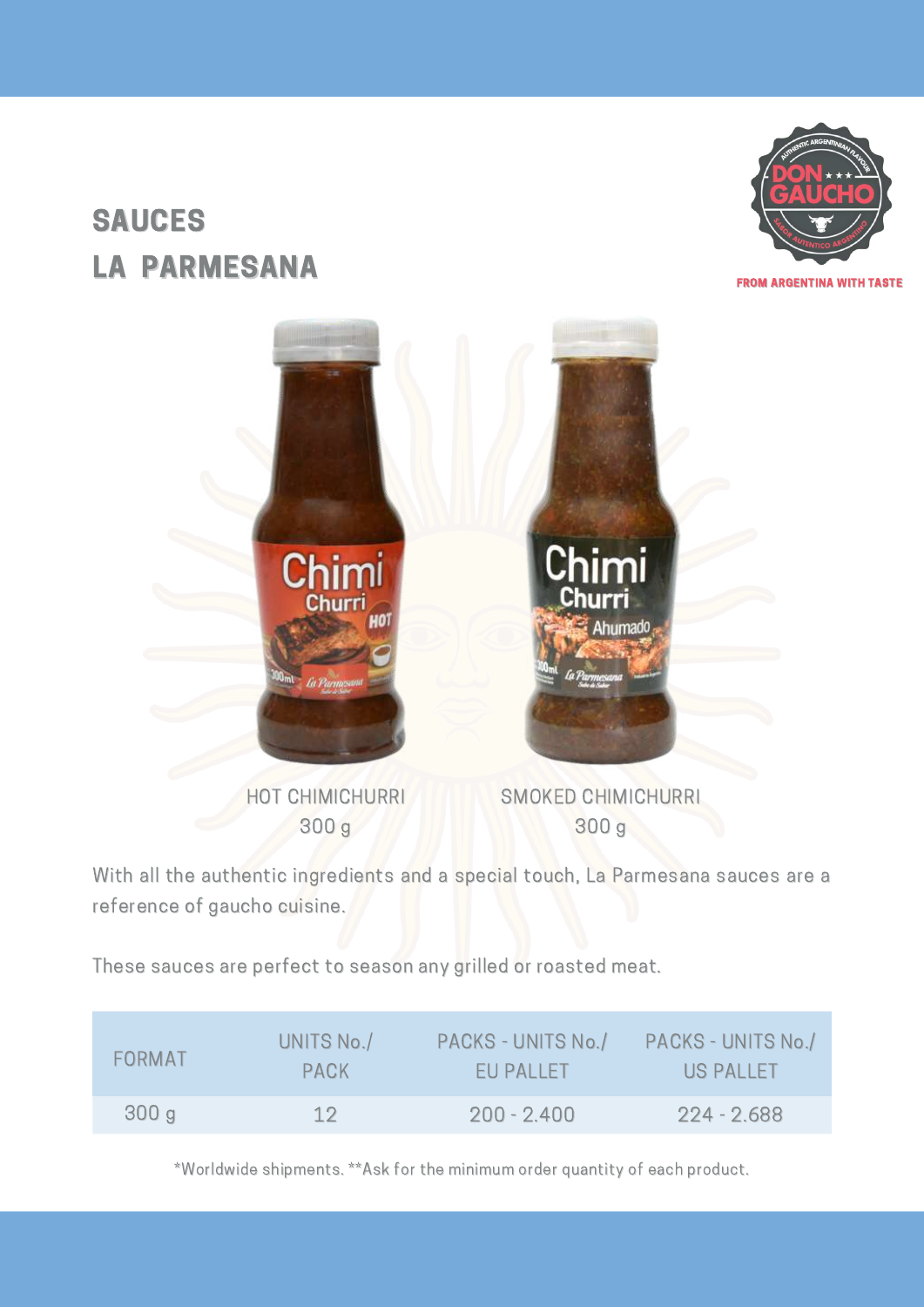# PUFF PASTRIES FOR EMPANADAS TAPAMANÍA



FROM ARGENTINA WITH TASTE



Tapamanía's puff pastries are made the highest quality raw materials, which makes them one of the top brands in the Argentine and international markets.

Both for oven or frying, they are perfect for preparing authentic Argentine empanadas.

| FORMAT                                        | UNITS No./<br><b>CARTON</b> | CARTON - UNITS No./<br><b>US PALLET</b> |
|-----------------------------------------------|-----------------------------|-----------------------------------------|
| Traditional puff pastry for oven/frying 330 g | 30                          | $120 - 3.600$                           |
| Whole wheat puff pastry 330 g                 | 30                          | $120 - 3.600$                           |
| Gourmet puff pastry 400 g                     | ЗŪ                          | $108 - 3.240$                           |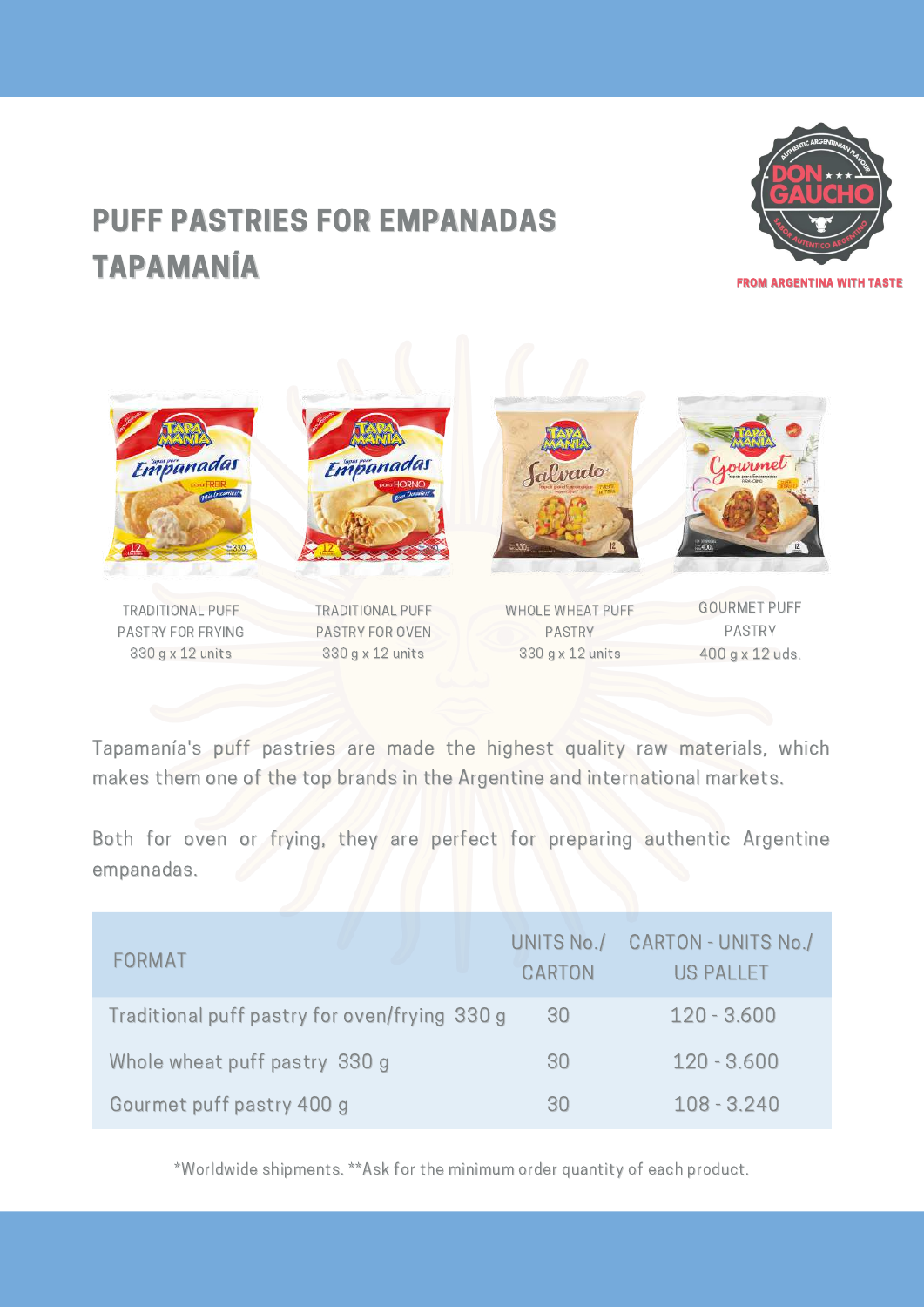# PUFF PASTRIES FOR EMPANADAS TAPAMANÍA



FROM ARGENTINA WITH TASTE



Tapamanía's puff pastries are made the highest quality raw materials, which makes them one of the top brands in the Argentine and international markets.

Both for oven or frying, they are perfect for preparing authentic Argentine empanadas.

| <b>FORMAT</b>                    | UNITS No./<br><b>CARTON</b> | <b>CARTON - UNITS No./</b><br><b>US PALLET</b> |
|----------------------------------|-----------------------------|------------------------------------------------|
| Rotisera puff pastry 500 g       | 30                          | $84 - 2.520$                                   |
| Pie puff pastry 400 g            | 30                          | $85 - 2.550$                                   |
| Puff pastry for appetizer 330 g  | 20                          | $120 - 2.400$                                  |
| Puff pastry for mini tarts 450 g | 20                          | $120 - 2.400$                                  |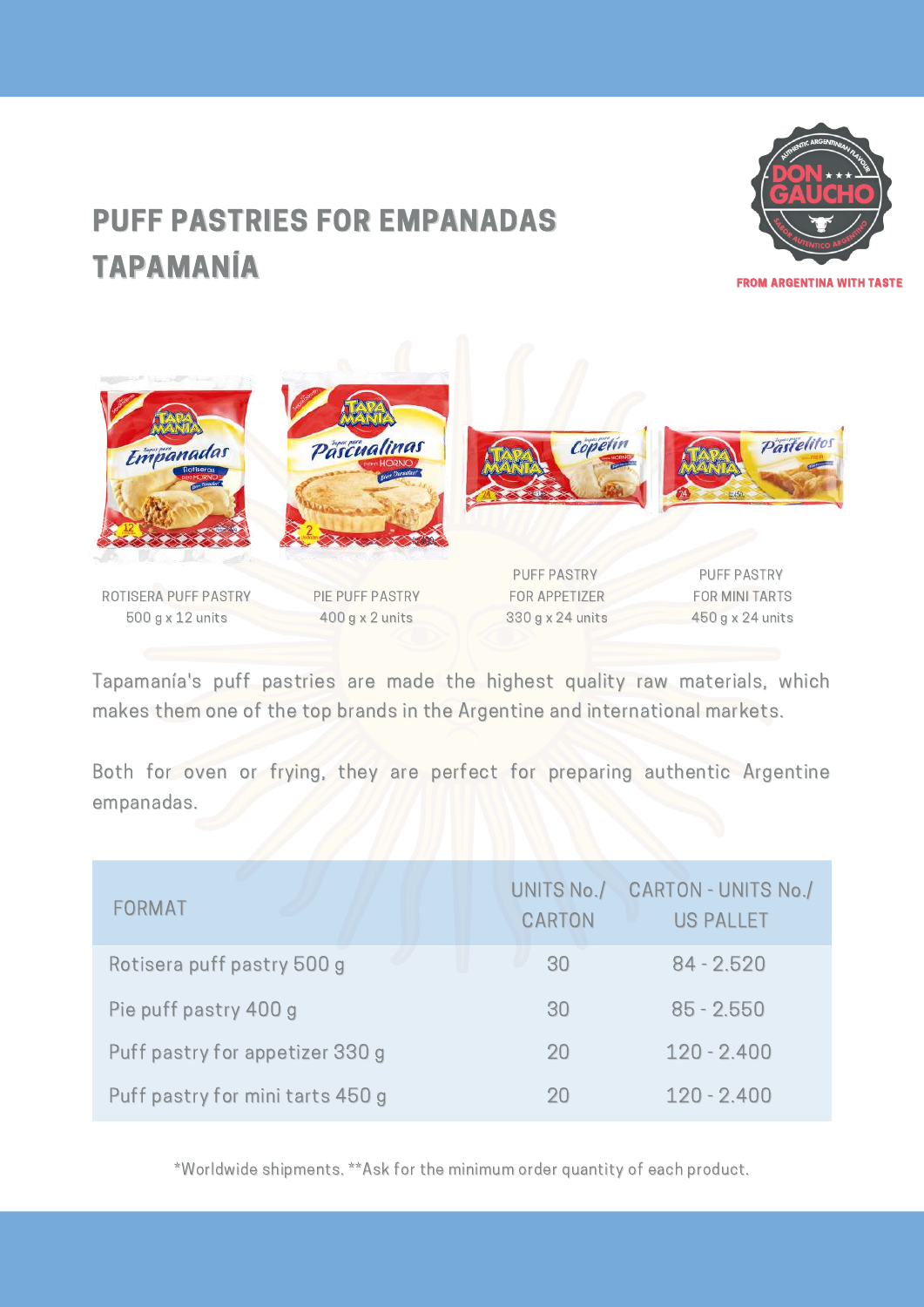

### OTHER PRODUCTS





### Find more information about the rest of our products at [www.shop.don-gaucho.com/en](https://shop.don-gaucho.com/en/)